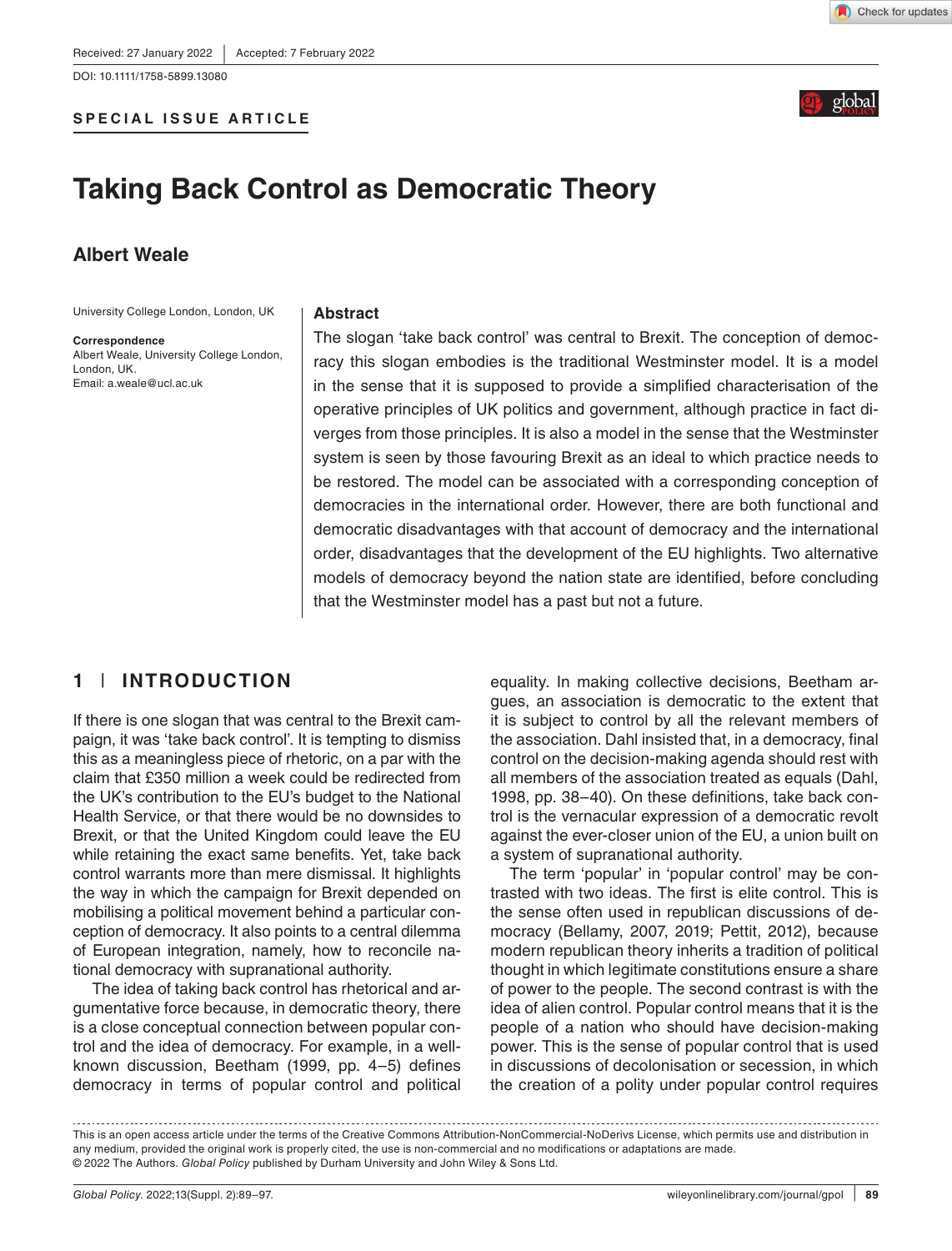that polity be established independently of any larger unit. This is why nations need to become states (Taylor, 1993, chapter 3). The Brexit campaign combined these two senses of popular control, fusing them in a narrative in which the 'people' had been betrayed by a domestic elite, as exemplified for example in the 2009 MPs' expenses scandal, which rocked Westminster. Similarly, it was argued that the British people were subject to alien control through regulations and directives made by unaccountable bureaucrats within the EU, buttressed by the sense that the UK contributed disproportionately to the EU's budget. Brexit thus linked the idea of popular sovereignty in both senses—rule by the people rather than a domestic elite, and rule by the British people rather than by a foreign elite.

Remainers pointed to the limited value of sovereignty in an interconnected world. What does popular sovereignty really mean in a world in which goods, services, money, and capital flow across borders, and in which, for example, a great deal of government debt is held by foreign investors who can withdraw their funds at any time? In the UK, the experience of post-war shortages of sterling reserves, the devaluation of the pound in 1949 and 1967, and the bailout by the International Monetary Fund in 1976 exemplify the limits of power that a national government can exercise. On this account, Brexit is the refusal to acknowledge the limited capacity of a post-imperial UK, confusing a claim to sovereignty with the retention of real power to act (for an excellent recent account, see Stephens, 2021).

As David Held pointed out, international interdependence highlights a central problem in democratic theory. Democracies were established based on a prior process of nation building. However, globalisation means overlapping 'spheres of influence, interference, and interest create dilemmas at the centre of democratic thought' (Held, 1998, p. 22). The question is how to conceive of democracy in this new context, and how democracy can be rethought given global interconnectedness. Brexit did not so much resolve the tension between established conceptions of democracy and increasing international interdependence, as simply assert the claims of democratic nationalism against supranational governance, refusing to see the latter as an ineluctable development.

In the remainder of this paper, I lay out the conception of democracy that is associated with Brexit, which I refer to as the traditional Westminster model. It is a model both in the sense that it is supposed to provide a simplified characterisation of the operative principles of UK politics and government, and in the sense that it is seen as an ideal from which practice may depart, but to which practice needs to be restored. I then note how this conception of democracy has a corresponding account of authority in the international order, before going on to identify the functional and democratic disadvantages associated with that account. I conclude

by identifying the implications of thinking about democracy beyond the nation state, and suggest that the Westminster model has a past but not a future. But I begin by considering the logic of different positions in the debate that is concerned with the relationship between democracy and supranational authority.

# **2** | **DEMOCRACY AND SUPRANATIONAL AUTHORITY**

The debate on the relationship between democracy and supranational authority can be defined by reference to four propositions (cf. Weale, 2007, p. 230), as follows:

- 1. Serious policy problems are increasingly crossboundary and international in scope;
- 2. Legitimate supranational authority is needed to deal with these problems;
- 3. Supranational governmental authority cannot be democratic;
- 4. Only democratic governmental authority is legitimate.

Each of these propositions on its own seems plausible, but they form an inconsistent quartet. Only three taken together can be true. Different positions in the debate on democracy and the international order can be defined by reference to which proposition is denied. Assuming that few people would deny (1), we then have three options.

Some people deny (4). Denying (4) detaches legitimate international government from the requirement to be democratic. Proponents of this position agree that cross-boundary problems require international legitimate authority, but they also think that such authority does not need to be democratic. For some organisations, such as the International Postal Union or the World Meteorological Organization, the remit of which is essentially technical, authority may not need to be democratic. In these cases, authority derives from the need of states to coordinate to the same standards, but there are no, or few, conflicts of interest involved. For such limited purposes, legitimacy does not require democracy (cf. Held, 1995a, p. 109). However, as Held also points out, an argument of this type cannot be generalised across all international organisations, in particular those in which conflicts of interest, notably economic or security interests, are integral. It would certainly not extend to systems of supranational authority, such as the EU, in which the scope and significance of authoritative decision-making has direct effect on the lives and wellbeing of national populations.

Proponents of cosmopolitan or transnational democracy, like Held himself, deny (3). This position accepts that the only legitimate form of authority, outside purely technical organisations, is democratic. However,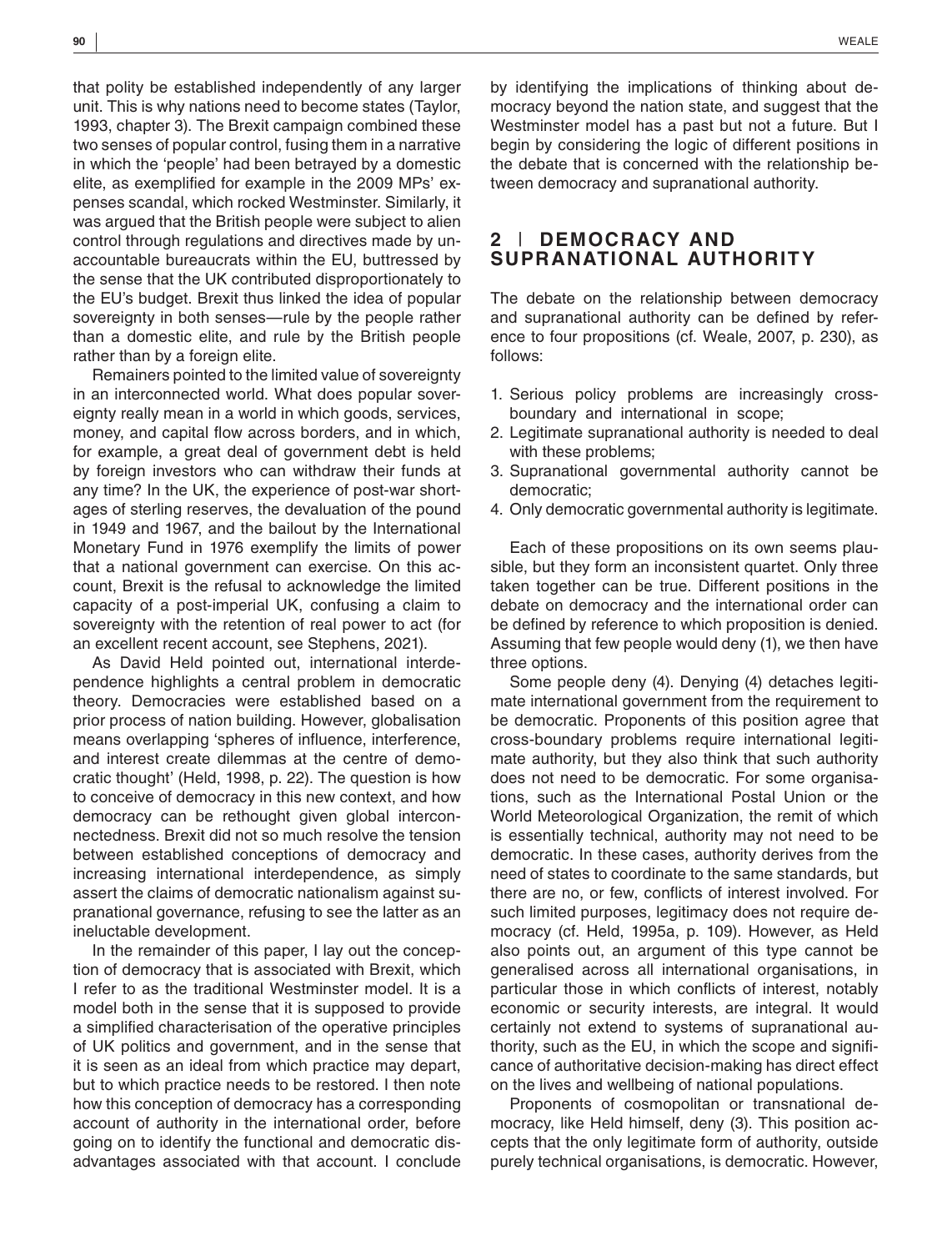it denies that this implies that supranational organisations cannot be democratic and so legitimate. Although democracy is historically associated with the nation state, the design of democratic institutions must not be restricted to it. Just as democracy in the city state preceded democracy in the nation state, so democracy in the nation state can be the forerunner of democracy at the supranational level. In particular, although the exercise of political and policymaking power in existing international organisations requires justification through some system of accountability to be legitimate, that does not imply that there is no institutional or organisational form at the supranational level that can meet that condition. Accountability is central to any conception of democracy, the argument runs, so it is imperative to democratise international organisations to institutionalise the accountability that they currently lack.

Proponents of Brexit break the deadlock of propositions another way, by denying (2). They accept that there are some problems that are international in scope, but deny that bodies with supranational political authority are required to deal with such problems. Interstate agreements will be needed to create international regimes for the governance of shared public goods, but such regimes depend for their authority on the legitimacy of the states creating the regime. International agreements inherently impose strict limits on the authority of international organisations, which cannot have anything like the authority of governments. Only governments subject to popular control can be democratic, and popular control presupposes a sense of peoplehood and nationhood. In consequence, no supranational organisation can be democratic. To understand this Brexit position, it is essential to see that its account of the international order is conceptually connected with its account of domestic democracy. The domestic taking back of control has a counterpart in a view of the ideal international order. To understand that connection, we need to identify the key salient features of the Westminster model.

## **3** | **THE WESTMINSTER MODEL**

The traditional Westminster model is, in principle, simple (cf. King, 2007, chapter 3). Governments are accountable to the people through elections. In every constituency, those eligible to vote cast their ballot for one and only one candidate, and the candidate with the largest number of votes, seldom an absolute majority, is elected as a Member of Parliament. The first past the post voting system normally ensures that a single party can form the government, translating a plurality of the popular vote for the winning party into a majority in the House of Commons. The exercise of party discipline within parliamentary parties usually enables the government of the day to carry the essential elements

of its programme. The House of Lords, as the second chamber, has the powers of a suspensory veto, but will not prevent a government from legislating in order to secure a measure promised in its manifesto, and so the Lords does not act as a counterweight to the exercise of governmental authority. The monarch by convention always assents to the legislation of the government.

If this is the model, what are its basic normative principles and values?

First, the core value of this model is accountability, understood in terms of electoral accountability. If the task of governments is to govern, the task of the electors is to make a judgement as to how well the government has performed, and, in the light of that information, to make a further judgement as to whether the party in government should continue or be replaced by an alternative. Because the electoral system tends to produce single party governments, voters should not find it hard to make an acceptable judgement on performance. Certainly, a judgement on performance should be easier than it would be in a multiparty government. Democracy, it might be said, is electoral accountability exercised through the prospect of a governing party losing office.

Second, accountability is to an electorate making up the people treated as one single body. Traditionally, there has been a modification of this principle in the unequal size of parliamentary constituencies, with some relatively sparsely represented constituencies being 'over-represented' and with some respect for natural boundaries like rivers in the drawing of constituency boundaries. However, the government is conceived as being accountable to the people thought of as a whole. In the Brexit referendum, the force of this assumption was seen in the way in which the results were interpreted both by the government and by the opposition. Despite the fact that Scotland voted to remain by a majority of nearly two to one, the principle adopted was that the government's duty was to reflect the result of the UK population as a whole.

Third, although Parliament is formally sovereign in the UK constitution, and this principle was reaffirmed in the *Miller* case ('R [Miller] v Secretary of State for Exiting the European Union', 2017), party discipline in the Commons means that a government sees itself as mandated directly by the people. Because MPs are almost always elected by virtue of their party label, the primary task of those who belong to the winning party is to support the government's programme. When Theresa May, on becoming Prime Minister, famously asserted that 'leave means leave', she was asserting the referendum as a mandate from the people to the government. When she went on to say in October 2016 at the Conservative Party conference that those who argued that initiating the process for leaving the EU could only happen after agreement in both Houses of Parliament were not standing up for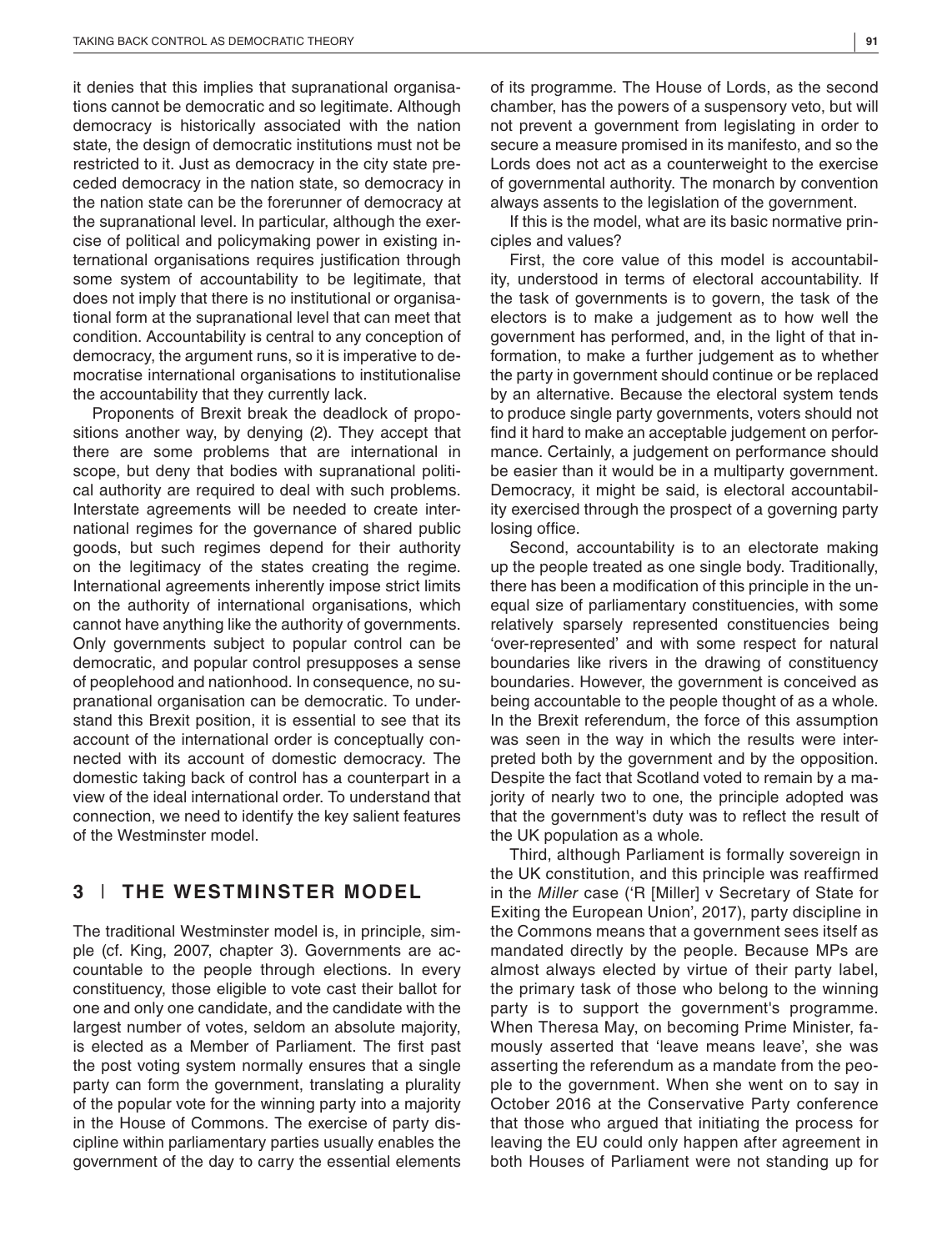democracy but trying to subvert it, she was relying upon this interpretation of the relationship between government and people. This is not to say that she was right in her assertion. The *Miller* case demonstrated otherwise. However, it was symptomatic of a certain operative ideal of democracy.

Fourth, the Westminster model of democracy makes no distinction between ordinary law and constitutional law. It is sometimes said that the UK does not have a constitution. If by 'constitution' is meant a single document, like the US Constitution or Germany's Basic Law, containing fundamental legal provisions both for the functioning of government and for the rights of citizens, then the claim is true. However, if by 'constitution' we mean a set of rules and legal requirements for government together with certain agreed conventions, then the UK does have a constitution, though it is spread across many documents<sup>1</sup>. What is true, however, is that the UK constitution is flexible and can be easily changed by act of Parliament. There are no entrenched powers held by different bodies and no countermajoritarian procedures that need to be surmounted to effect constitutional change. Popular control means that a government with a majority in Parliament can legislate to bring about radical change.

It should come as no surprise that an adherent of the traditional Westminster model would conclude that the EU, as a supranational body, can never be a democratic institution. EU governance is necessarily multilevel, both legally and politically. Decision-making is not concentrated in one sovereign body accountable to the people at election time, but is dispersed across a complex set of decision points. Voting in the European Parliament may be along party lines, but there is no European party system that ties candidates to the electorate. Moreover, the EU is not an organisation devoted to a small and limited set of functions. It is a multifunctional organisation the competences of which have grown under pressure of the jurisprudence of courts, both national and European, as well as successive treaty changes and executive decisions forged in crisis. If the standards of legitimacy in the EU need to conform to the standards of the Westminster model, then the EU can never be legitimate.

This Westminster conception of democracy figured extensively, both implicitly and explicitly, in the Commons second reading debate on the EU Referendum Bill in 2015. At the beginning of that debate, the dialectic of national democracy and supranational authority was played out between Philip Hammond, then Foreign Secretary responsible for introducing the bill, and Kenneth Clarke, a long-term supporter of the UK's membership of the EU. Hammond opened with the argument that a referendum was needed to secure democratic legitimacy for the UK's continued membership of the EU, a thoroughly different organisation from the one that the UK joined in 1973. Instead of membership

of an economic community, the EU was in the process of creating a supranational political community:

> It is almost four decades ago to the day that I, along with millions of others in Britain, cast my vote in favour of our membership of the European Communities, and like millions of others I believed then that I was voting for an economic community that would bring significant economic benefits to Britain, but without undermining our national sovereignty. I do not remember anyone saying anything about ever-closer union or a single currency. But the institution that the clear majority of the British people voted to join has changed almost beyond recognition in the decades since then.

> > (HC Deb, 9 June 2015, col. 1047)

The recollection of the 1975 referendum was immediately contested by Kenneth Clarke:

> There must have been some strange juxtapositions in the campaign held in the 1970s, in which I took a very active part. Most of the debates I took part in were about the pooling of sovereignty and the direct applicability of European legislation without parliamentary intervention, which was a very controversial subject, and, besides, evercloser union was in the treaty to which we were acceding.

> > (HC Deb, 9 June 2015, col 1048)

However, the clearest expression of why the traditional Westminster model of democracy implied Brexit was given by John Redwood, who, in a characteristically clear way, expressed the argument put by other leading proponents of Brexit:

> Before we joined the European Economic Community, the sovereignty of the British people was clear and it worked well. The British people could elect a Parliament. The Parliament was sovereign until it had to face re-election. That meant that the Parliament was responsive to the British people between elections because those elected recognised that if they did not please, did not serve well—if the chosen Government did not govern wisely—they would be thrown out by the British people at the end of the five years. So the sovereignty of the British people required a sovereign Parliament that they could dismiss and they could influence, and much of the architecture of this building and the political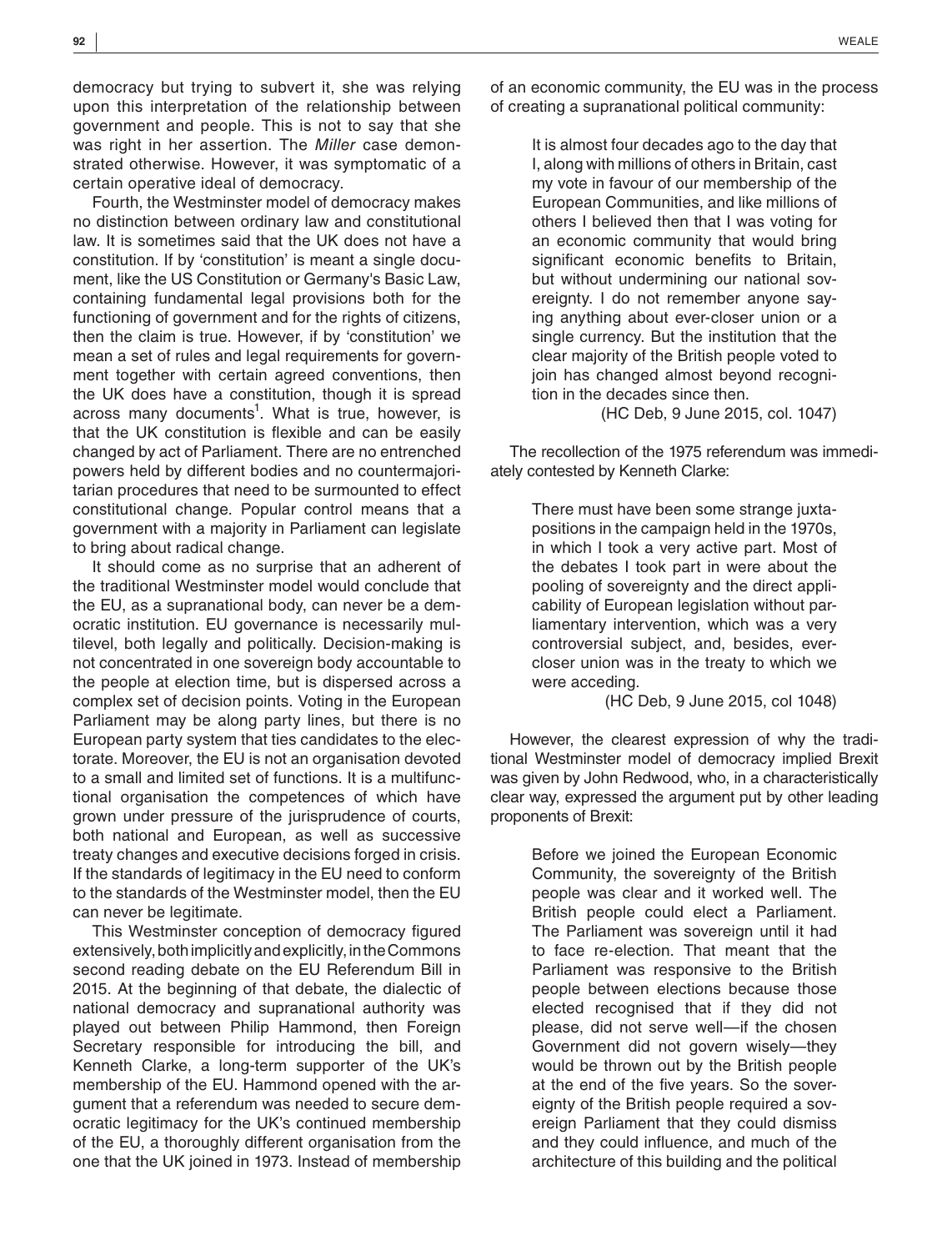architecture of our country was based on maximising the access to MPs and maximising the influence of MPs over the wider Government.

(HC Deb, 9 June 2015, col. 1099)

Note in particular the conflation of Parliament and government in this quotation. Similar appeals were made by other Conservative MPs supporting Brexit, including Sir Bill Cash and Dr Liam Fox, both in the second reading debate and in the campaign. However, it was a line of argument that was not restricted to the Conservative side. It was used by Brexit-supporting Labour MPs, such as Kate Hoey and Gisela Stuart, just as it had been used over the years by Austin Mitchell and Tony Benn. Outside the ranks of MPs, Labour supporters of Brexit such as Richard Tuck (2016) made the left case in large part turn on the flexibility of the British constitution, which allowed a majority party to introduce radical left-wing change, as had been achieved by the Attlee government's creation of the National Health Service in the 1940s.

The pressure for Brexit was in part a consequence of a contingent set of circumstances that flowed together. These included the domestic aftermath of the global financial crisis leading to tight public expenditure settlements, popular disgust at financial scandals in Parliament, the willingness of the Blair government, by contrast with the French and German governments, to allow full migration from the accession countries of eastern Europe in 2004, and the refugee crisis arising in particular from the war in Syria (see Clarke et al., 2017; Evans & Menon, 2017). However, the 'undemocratic' nature of the EU according to the traditional Westminster model provided a reservoir of rhetoric and argument around which discontent could be mobilised. Take back control sounds like taking back the popular control that is at the heart of democratic government. Yet, it is only such if the Westminster model is internally coherent and a paradigmatic model of democracy. It is neither.

## **4** | **EVALUATING THE WESTMINSTER MODEL**

The Westminster model is just that: a model. It is part abstraction based on the principles that are operative in the UK political system and part ideal, an account of how the UK should be governed even if practice sometimes departs from principle. As an abstract model of how the system works, it is accurate in some respects, but wildly inaccurate in others. As King (2007) documented, constitutional reforms in the past 50 years or so have led to a number of significant departures in practice from the traditional Westminster model. It has come under pressure from above and from below. Even without membership of the EU, these departures

are large enough and significant enough to create anomalies and incoherencies that undermine the interpretation that the UK constitution is conforming to the Westminster model.

From above, the principal pressure on that model came from membership of the European Communities, as the EU was in 1973, involving the ceding of certain powers to a supranational authority. By 1973, the principles of the supremacy and direct application of European law over domestic law had been established by the European Court of Justice (ECJ) and accepted by domestic courts. Moreover, the jurisprudence of the ECJ was teleological in its determination of the competences of the EU, which allowed the Council unanimously to act as though it had powers not granted by the Treaty of Rome, if they were necessary to achieve the goals of the single market. It was in this way that the EU acquired powers of environmental legislation in the early 1970s, despite such competences not being mentioned in the Treaty of Rome (Weale et al., 2000, pp. 2–5). Membership also meant that the UK ceded trade policy competences to the EU, as well as accepting the policies associated with the Common Fisheries Policy and the Common Agricultural Policy.

Membership of the European Communities also prompted one of the most consequential changes in domestic political decision-making: the use of a referendum to determine continued membership in 1975. Apart from the referendum on Scottish devolution in 1978, referendums were not used again until the 1997 Blair government's reform on devolution and Northern Ireland. However, they raised a fundamental issue that called into question one of the central principles of the traditional Westminster system, which had been based on the principle of parliamentary sovereignty. Opinion is divided as to how to interpret the use of referendums, with one school of thought holding that they signify a shift in the locus of authority from Parliament to the people, and another holding they are a way by which Parliament delegates its authority over a particular issue. Either way, the use of the referendum, and in particular the increase in points of political pressure that the continuing prospect of a referendum can have on parties aspiring to power, means that the possibility of a referendum on an issue disrupts the relationship between government and the electorate as presupposed in the traditional Westminster system.

If membership of the EU prompted change from above in the UK constitution, devolution to Wales and Scotland prompted change from below, the case of Scotland being particularly important in the Brexit debate. Any direct relationship between the UK government and the whole of the people in the UK depends on there being something like a uniform party system within which political competition is conducted. (It is worth remembering that, in the 1955 election, the Conservatives held a majority of Scottish constituencies). However,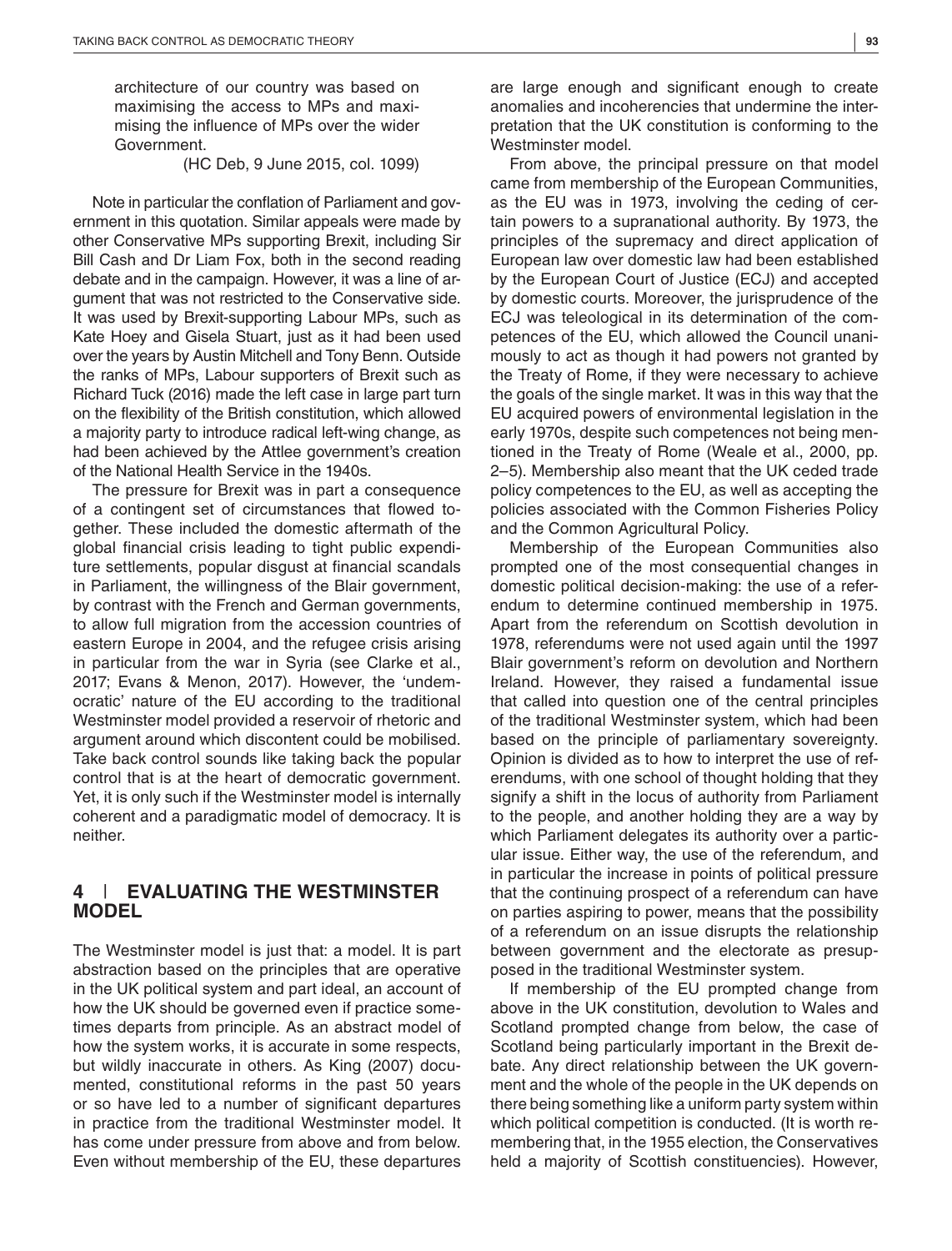even before devolution to Scotland and certainly since it, Scotland's party system has diverged from that in England. The result is that the idea that the 'British people' could mandate the government of the UK to a particular course of action becomes less plausible. The growth of the idea of the 'home nations', which is now widely taken for granted in talking about the constituent countries of the UK, suggests that the UK is now regarded as a multinational polity made up not of one 'people' but of different peoples. It is therefore not surprising that Scottish political representatives have put the case for the principle of concurrent majorities of the constituent nations in respect of Brexit, rather than a single simple majority of UK citizens as a whole.

Northern Ireland has always been an exception to the principles of the Westminster model, which is why it has been a longstanding blind spot for constitutional traditionalists, including Brexiteers, and why its status was hardly mentioned in the referendum campaign in the rest of the UK. The party system in Northern Ireland has always been distinctive, reflecting political cleavages founded on issues of nationality intermixed with sectarian differences—rather than issues of taxation, economics, and public services. For decades, these differences seldom mattered in the UK Parliament, because nationalist politicians did not take their seats and unionists were too small a grouping to be pivotal in the making or breaking of governments. However, with Brexit, the distinctive features of Northern Irish politics did come to matter. The Democratic Unionist Party was pivotal in sustaining Theresa May's government in power after it lost its majority in the June 2017 election. Subsequently, the status of Northern Ireland presented one of the thorniest issues in the UK–EU withdrawal agreement.

Because the Westminster model is part ideal, these growing departures from its operative assumptions over the past 50 years can be accepted as fact, but then treated as a political challenge to be reversed or reformed. This was essentially the case that John Redwood and other supporters of Brexit argued in respect of the pressures from above. It was because membership of the EU undercut the traditional Westminster model that the UK needed to withdraw from the EU. In the same mode, Boris Johnson as Prime Minister described the pressures from below in the form of devolution to Scotland as a disaster to his backbenchers (BBC News, 2020), a view that was consistent with the sidelining of the devolved administrations in the withdrawal negotiations. Subsequent legislation in the UK 2020 Internal Market Act revealed a UK government trying to take back control of various functions, as does the desire of the government to bypass the devolved administrations in the allocation of public funding for investment.

There is an interesting question of political ontology lurking in the divergence between the practice of the constitution, which departs from the Westminster model in crucial respects, and the way in which UK democracy is described by leading politicians. How does one characterise a system where the expressed view of elected public officials about the locus and extent of authority within a political system diverges from its prevailing operative principles? Consider, for example, the following model of political legitimacy. A necessary condition for political legitimacy in a system of govern-

ment is that key public officials, including the elected officials, recognise the authority of the secondary rules of the system, where the secondary rules are the rules for making the primary rules that constitute law and policy (Hart, 2012, chapter V). Of course, political pluralism means that the same elected public officials will disagree as to what law and policy, and so those primary rules, should be. However, they will be agreed on the secondary rules for changing the primary rules. Yet, in the wake of Brexit, elected officials at different levels of political organisation, notably between the UK and Scottish governments, disagree about what secondary rules are or should be in place. Once secondary rules become the subject of deep contention, as they have done as a result of Brexit, then the secure basis of political legitimacy is lost. If take back control was originally conceived of in terms of removing the EU from its place in the secondary rules of law making, but leaving everything else as it was before, it has come to mean reasserting contested political control over Scotland to the detriment of consensus on those secondary rules.

## **5** | **INTERGOVERNMENTAL VERSUS SUPRANATIONAL AUTHORITY**

So far, I have laid out the principles of the Westminster model as they define the domestic practice of democracy. But what are the implications of this model in relation to the international order? I suggested that those favouring Brexit denied proposition (2), asserting that supranational authority cannot be democratic. However, that does not mean that they also deny (1), that serious policy problems are increasingly international in scope. What they hold is that the right way to deal with these problems is through intergovernmental agreements within functionally specific regimes. In this view, the international order is made up of separate countries who can freely negotiate with each other to their mutual advantage. There has to be a dispute resolution mechanism, like that in the World Trade Organization, when agreements are broken by one side or the other, but such a remedial adjudicative mechanism is not the same as an overarching supranational political authority that determines a common set of standards.

How does the slogan take back control comport with this view of the international order? National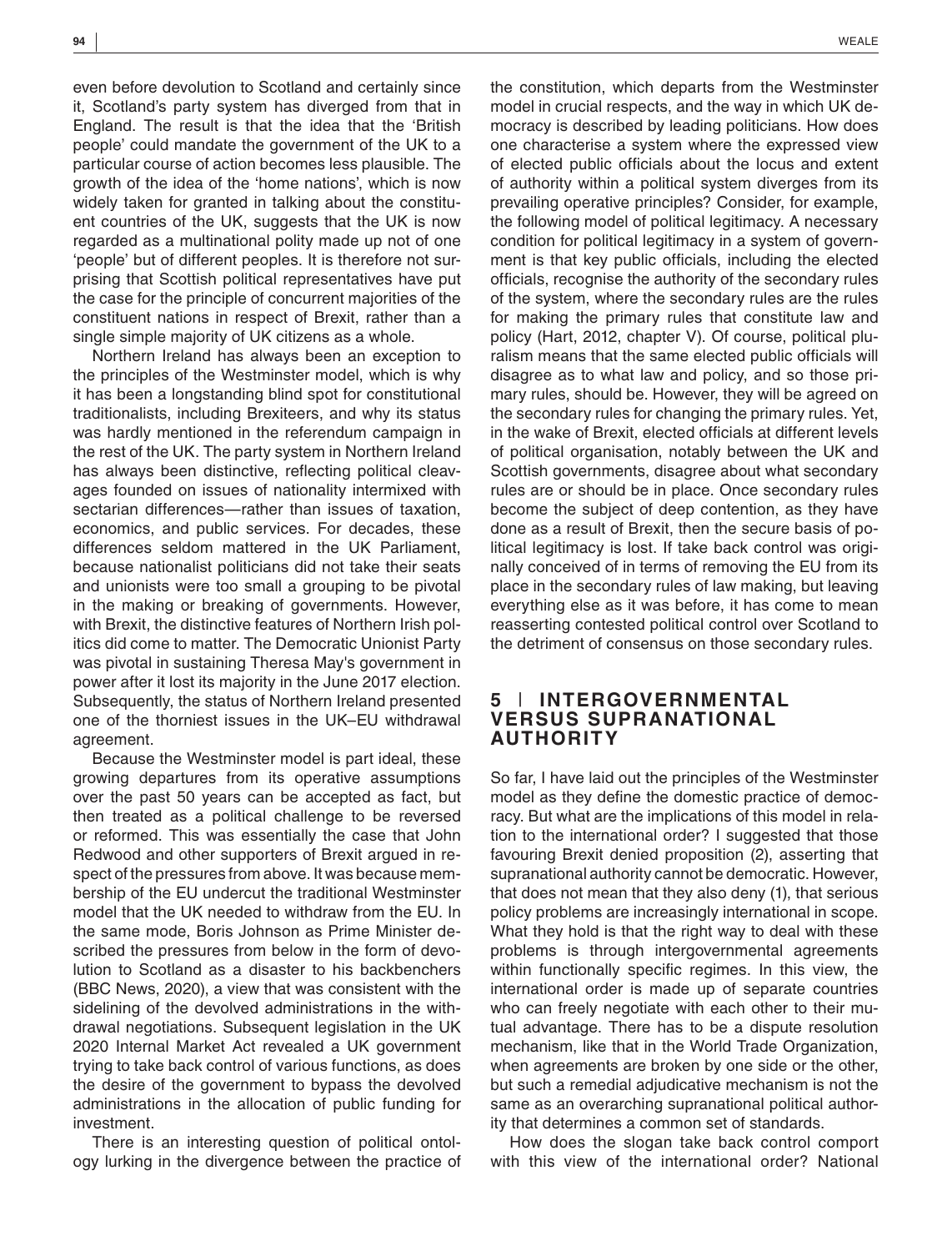control in an international regime of free trade simply means that a country can make its own decisions as to which other countries it strikes agreements with. It has to decide for itself which agreements are advantageous, and which are disadvantageous. Outside trade concerns, states would also be free to enter into agreements with each other to establish regimes to lay down agreed rules of behaviour to mutual advantage. For example, there will be a need to create regimes of rules regarding pollution control, particularly of a cross-boundary kind. However, a democracy that participates in an international regime is not conceding any part of sovereignty to a supranational authority. It may be subject to adjudication and even some penalty, but so long as that is part of an agreement to long-run mutual advantage, and provided also that it can withdraw from the regime, this does not mark any breach with the principle of sovereignty.

Some people urge that there is a confusion of sovereignty and power in this view (Stephens, 2021). Sovereign countries may have the right to enter or refuse to enter international agreements, but for a medium sized country like the UK, there is little leverage in international affairs in a world of large states, such as the USA, China, and in future, India. Sovereignty does not imply power, and the exercise of power may require the pooling of sovereignty. However, the proponent of Brexit can reply by distinguishing between sovereignty and the value of sovereignty. If sovereignty has value in itself, then its maintenance is not solely conditional on the consequences that it produces. Taking back control does not mean that a nation can achieve all that it wants. What it can achieve depends on the circumstances and opportunities that it confronts. Control does not mean defining those circumstances and opportunities; countries merely confront them. However, so the argument goes, in confronting those circumstances and opportunities, what is important is that the democratic state does so with reference to its own domestic constituency.

Unlike the domestic departures from the Westminster model, these international implications are not internally incoherent. However, they do suggest a deficiency in thinking about the international order in general and the EU in particular. Consider the following thought experiment. Suppose that the European project launched by Monnet and Schuman had failed, just as former projects of European integration had failed. It is implausible to suppose that there would be no or few international agreements and regimes within Europe. Instead, there would be a proliferation of issue-specific multilateral agreements and regimes, each involving different countries and together covering such issues as trade, product standards, phytosanitary standards, taxation, the movement of people, security cooperation, investment, transport, pollution control, the recognition of qualifications, the regulation of information networks,

and so on. International regimes would have abounded in Europe.

There are two types of disadvantage that can be associated with a multiple-regime Europe. The first disadvantage arises from the fact that the international agreements and regimes would have been functionally specific. In consequence, there would be little or no capacity to make adjustments in one regime, contingent on adjustments in another. The 'grand bargains' that have characterised the development of the EU would not have been possible. Consider, for example, the development of the single market programme and environmental policy in the 1980s. The higher income countries wanted the development of strong environmental product and production standards but did not want to pay for structural funds. The lower income countries wanted the structural funds, but not the stronger product and production standards. The log roll behind the grand bargain was to have both the environmental standards and the structural funds (Weale et al., 2000, pp. 42–46). Similarly, when it came to the creation of the single currency, the willingness of German policymakers to agree to the project was conditional on other countries accepting stringent terms for the management of their public finances, first through the convergence criteria and then through the Stability and Growth Pact. These grand bargains enabled the EU to achieve a higher level of public goods than would have been achieved by a set of functionally specific regimes.

The proponent of the Westminster theory of international agreements might concede this point but still insist that the preservation of as much national democratic autonomy as possible would be worth the sacrifice of some European public goods. However, this leads to the second, distinctively democratic, disadvantage of the multiple-regime arrangement, namely the virtual impossibility of ensuring domestic democratic accountability in the operation of these different regimes. The problems of the democratic disconnect (Lindseth, 2010) that have been identified in the EU—in which supranational decision-making is not sufficiently tied to the scrutiny of the domestic parliaments—would be multiplied, because the different regimes would have comprised different member states, different organisational structures, different procedures of policymaking, and different legal obligations, all of which would have strained the attention span of any one of the parliaments in the member states, thus making accountability impossible.

Moreover, the Westminster view of the international order suffers from one large and obvious defect—it takes more than one to tango. It is one thing to have a perfectly coherent account of the international order and the principles that it should embody. It is another thing to adhere to that account if others required to participate in the envisaged order do not share the vision, particularly when those others form one's largest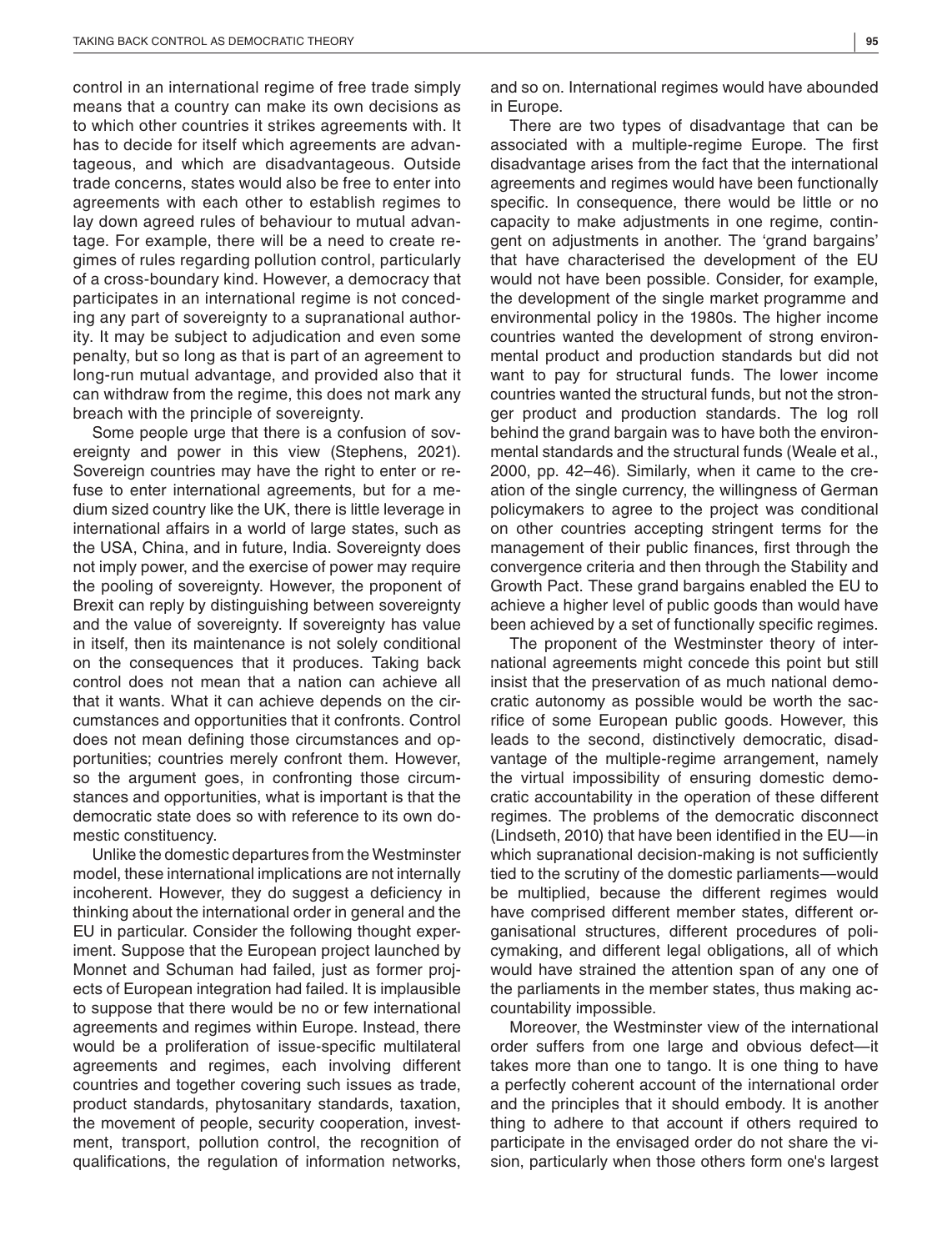trading partners, and when the bloc they form has integrated supply chains upon which one's own industry and commerce depend. This Brexit view of international trade sits well with a broadly individualistic and free market orientation, as Sidgwick (1891, p. 230) pointed out many years ago. Sidgwick suggested that an international order that respects territorial integrity and the equality of states in the internal system was the analogue to a liberal minimal state domestic order. In a domestic free market, individuals transact with each other to their mutual advantage on generally agreed terms; in the international order of trade, nations make agreements with each other to their mutual advantage. However, just as there are public purposes that can only be pursued by going beyond a minimal state in the domestic order, so there are common international purposes that can only be pursued by going beyond an order of interstate agreement to one in which there is some element of supranational authority. The question is: what should that authority look like?

## **6** | **CONCLUSION: DEMOCRACY IN A SUPRANATIONAL ORDER**

The argument I have been pursuing so far can be stated as follows. The campaigning slogan take back control could tap into a widely held conception of democracy, the Westminster model, from which it derived its rhetorical force. We can observe the influence of that model in the arguments for Brexit that were advanced by some of its leading proponents. However, that model only ever provided a partial characterisation of the way in which UK democracy worked. It never covered Northern Ireland with its distinct institutional arrangements and individual party system. With devolution it increasingly ceased to be applicable to Scotland, which had developed a distinct party system from the 1970s, so that the premise that a Westminster government acted on behalf of the 'people' of the UK could no longer be maintained.

This disjunction between the Westminster model of democracy at the domestic level was complemented by a disjunction in the way in which the UK related to the developing European Union internationally. With its promise of an ever-closer union, the EU could never embody the principles of international cooperation implied by the democratic nationalism of the Westminster model. As Kenneth Clarke pointed out in the second reading debate, the EU was already committed to more than an economic community by the time of the referendum in 1975. The subsequent creation of the single market and then the single currency depended on being able to strike the grand political bargains across functional competences that a series of separate international regimes could never have managed. Only with supranational authority was this possible.

The upshot of this argument leads back to Held's identification of the dilemmas at the centre of democratic thought. If supranational authority is necessary, and if, to be legitimate, such authority needs to embody democratic principles, then what might be the institutional forms in which those principles can find expression? Held (1995b, p. 108) himself saw the institutions of the EU as exemplifying some of these institutional forms, at least as a steppingstone to a cosmopolitan democratic order. For Held, the European Parliament was a way of scaling up the deliberative capacities of a public legal order like that of the EU and instantiating the principle of political accountability. One implication of such a view is that, although it is obviously true as Brexit supporters allege, the EU the UK joined in 1973 is not the EU that was voted on in 2016, that is, in part, because the EU has developed into a unique international organisation by virtue of the fact that it has some democratic credentials.

A distinct, although in some versions complementary, approach is to emphasise not the democratic deficit of the EU but its democratic disconnect (Bellamy, 2019; Lindseth, 2010). On this analysis, the core issue to be addressed in promoting democracy in the EU is to ensure that supranational authority is accountable to national as well as European political representatives. This approach does not seek to supersede the national level of democracy. It insists on seeing the EU as being a union of peoples. However, it does seek to strengthen the role of national democratic institutions to scrutinise and shape the exercise of supranational authority. Ironically, as a House of Lords (2014) committee pointed out some time ago, much of the capacity to strengthen the role of national parliaments already exists in the EU, but was too seldom used by political representatives.

In drawing attention to these theories of democracy beyond the nation state, I do not suppose that there is, waiting to be discovered if only someone could find it, a political theory that can guide the design of transnational democratic institutions. As always, to quote Hegel, philosophy comes on the scene too late. Institutions first have to be crafted before they can be theorised. Philosophy only paints its grey in grey when a form of life has grown old. That is why we can understand the Westminster model, and also understand that the future of Brexit will not conform to the past that the model portrayed.

### **ACKNOWLEDGEMENT**

In writing about Brexit and democracy in this article, I have drawn on the work of the late David Held, a founding editor of *Global Policy*, whom I knew and for whom I had the highest personal and professional respect. It grieves me that I shall no longer be able to discuss these issues with him, issues that his work did so much to illuminate.